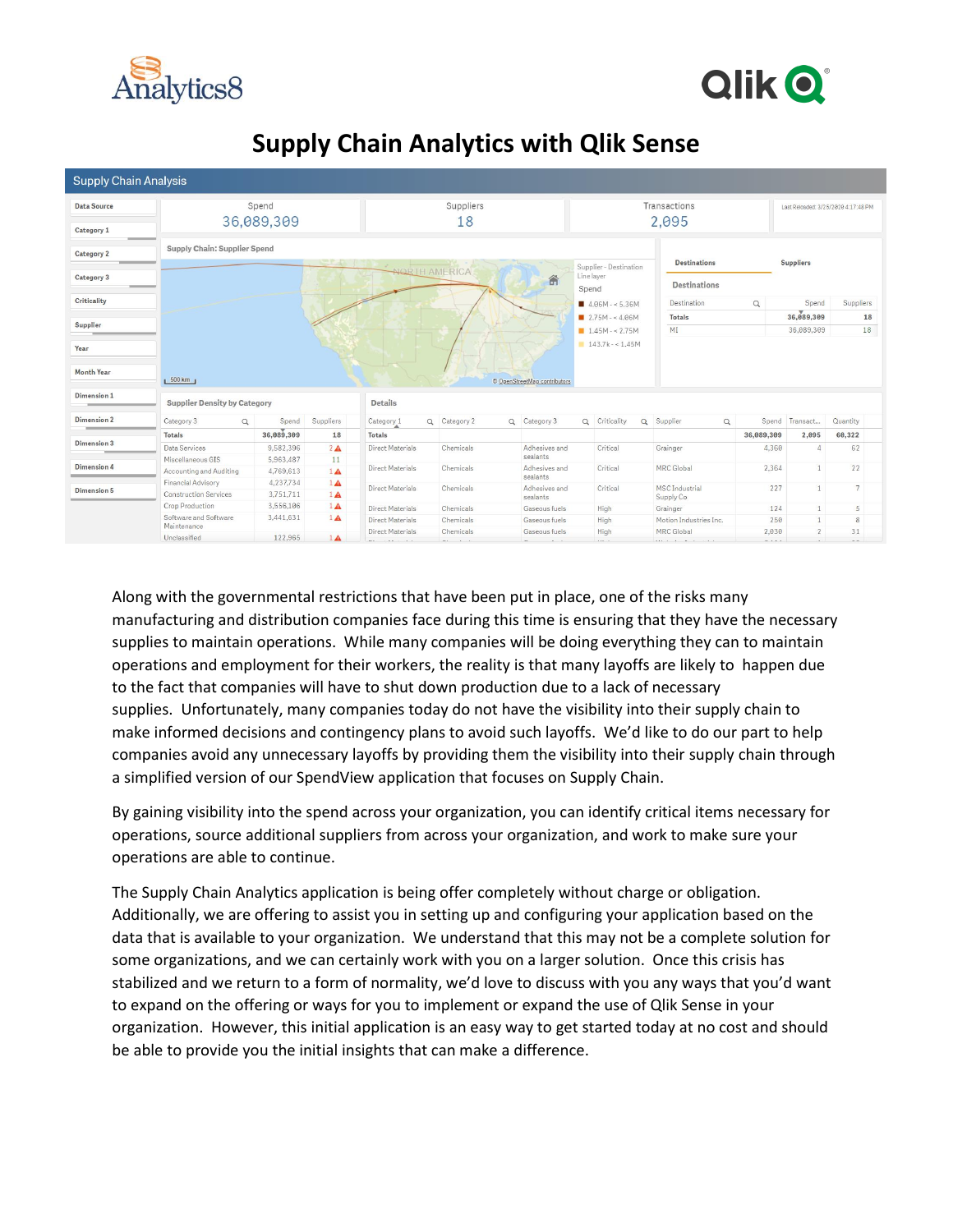



## **HOW DO I GET A COPY OF THE SUPPLY CHAIN ANALYTICS APPLICATION?**

Use this [link](https://analytics8.sharefile.com/d-s5ae4a226eab40e39) to download the files.

### **WHAT SOFTWARE IS REQUIRED TO UTILIZE THE SUPPLY CHAIN ANALYTICS APPLICATION?**

The application is created utilizing the Qlik Sense platform. If you have Qlik Sense at your organization, then you can simply upload the application to your environment and follow the instructions for the data files. If your organization does not have Qlik Sense, then you have trial options available [here.](https://www.qlik.com/us/products/qlik-sense) Additionally, we can assist your organization in obtaining licenses if you'd like to go beyond the trial options.

#### **WHAT SUPPORT IS BEING OFFERED?**

In addition to the step-by-step notes below, we are offering to provide assistance with the following:

- Assistance in any issues you have in identifying and sourcing the data elements from your system.
- Best practices and strategies for assigning categories and geographical information.
- Any errors you run into when loading the data.
- Any issues you have obtaining or loading the Qlik Sense platform.
- We can provide guidance in how the application can be adjusted to pull information directly from your source system.

We have implemented the full version of SpendView with our clients and we can bring that expertise to help in your overall use of the application. If you would like assistance please use this [link](mailto:tlamont@analytics8.com?subject=Supply%20Chain%20Analytics%20Assistance%20Request) to contact us.

### **HOW DO I GET MY DATA INTO THE APPLICATION?**

Follow these steps to get started with the application:

- 1. Load the application into your Qlik Sense environment.
	- a. If you have Qlik Sense Enterprise, you can import the application (Supply Chain Analysis.qvf) through your Qlik Management Console.
	- b. If you are utilizing Qlik Sense Business, you can import the application (Supply Chain Analysis.qvf) into your instance.
	- c. If you are utilizing Qlik Sense Desktop, you can copy the file Supply Chain Analysis.qvf into the folder location: C:\Users\<USER NAME>\Documents\Qlik\Sense\Apps.
- 2. Create a folder named 'Supply Chain Analysis' and copy the excel and csv files into the folder. *(C:\Supply Chain Analysis)*
	- a. Qlik Sense Enterprise: You will create the folder on the C: Drive of the Qlik Sense server.
	- b. Qlik Sense Business: You will create the folder on the C: Drive of your computer.
	- c. Qlik Sense Desktop: You will create the folder on the C: Drive of your computer.
- 3. Populate the excel or csv or text files with the data you wish to bring into the application. You will need to choose one file format for your data files, but you can bring in multiple files of the same file type.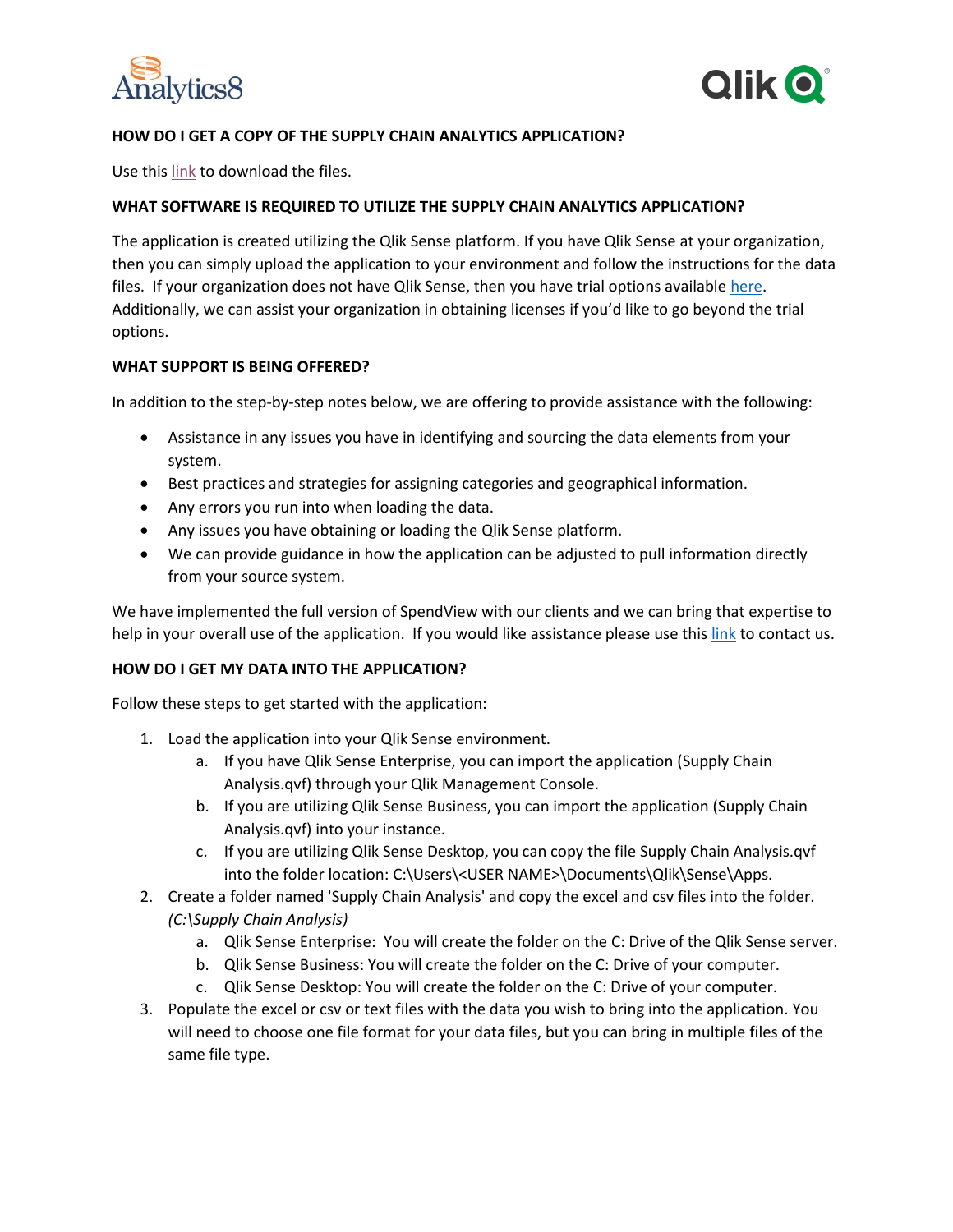



- a. Open the file "System Setup". Within this file you will be able to indicate the file type
	- you will be using, as well as the supplier thresholds that you'd like to use in the application.

|              | <b>File Type</b> |  |
|--------------|------------------|--|
| <b>Excel</b> |                  |  |
|              |                  |  |

The supplier thresholds allow you to control the warning you will receive if the number of suppliers for a category or location are too low; thus creating a risk to your supply chain.

| <b>Lower Threshold</b> | <b>Upper Threshold</b> |
|------------------------|------------------------|

| э | <b>LOWER THRESHORN</b> | <b>SPPS:</b> THESHOR |  |  |  |
|---|------------------------|----------------------|--|--|--|
|   |                        |                      |  |  |  |
|   |                        |                      |  |  |  |

- b. The application is programed to pull in any file that has a name beginning with 'Spend <FILE TYPE> File'. You can have as many files as you need, simply add a sequential number to the end of the files. For example, Spend CSV File 1 Spend Excel File 1 you can have the files 'Spend Excel File 1', 'Spend Excel File 2', Spend Text File 1 etc… The initial files provided are populated with demo data, so you can replace the data in the file type you are using with your own data.
- c. The excel/csv/text files have a specific number of fields that can be loaded into the application, with field headers that need to be maintained. **DO NOT CHANGE THE NAME OF ANY FIELD AND DO NOT REMOVE ANY FIELDS.** If you do not want to populate a field, simply leave the values blank.The end of each file contains 10 'Dimension' fields that you can utilize to add any custom fields that will help you in your analysis. Do not change the name of any of the 'Dimension' fields. When you download your spend data from the source, you will need to load it into the appropriate fields in one of the provided file formats. For the csv files, make sure to keep them comma delimited. For the text file, make sure to keep them tab delimited.
- d. The fields should be populated with the following information:
	- i. Source: You can use this field to identify the source of the spend data; examples include Invoice or PO.
	- ii. Transaction Date: This is the date that will be used within the application to filter the data. Typically, this will be your Invoice or PO processed Date.
	- iii. Supplier: The name of the supplier.
	- iv. Transaction ID: This is a unique ID from your system that references the transaction; examples include Invoice Number, PO Number.
	- v. Origin: This field should be populated by the origin of the item that is being purchased. This can be the location of the supplier, their warehouse, or any other information that you have regarding where the product or service is originating.
	- vi. Origin Longitude: This the longitude value of the Origin. This can be based on the exact address, a city, state, or country. This value is required in order to populate the map visualization.
	- vii. Origin Latitude: This the latitude value of the Origin. This can be based on the exact address, a city, state, or country. This value is required in order to populate the map visualization.
	- viii. Destination: This field should be populated by the plant or location that is receiving the product or service.